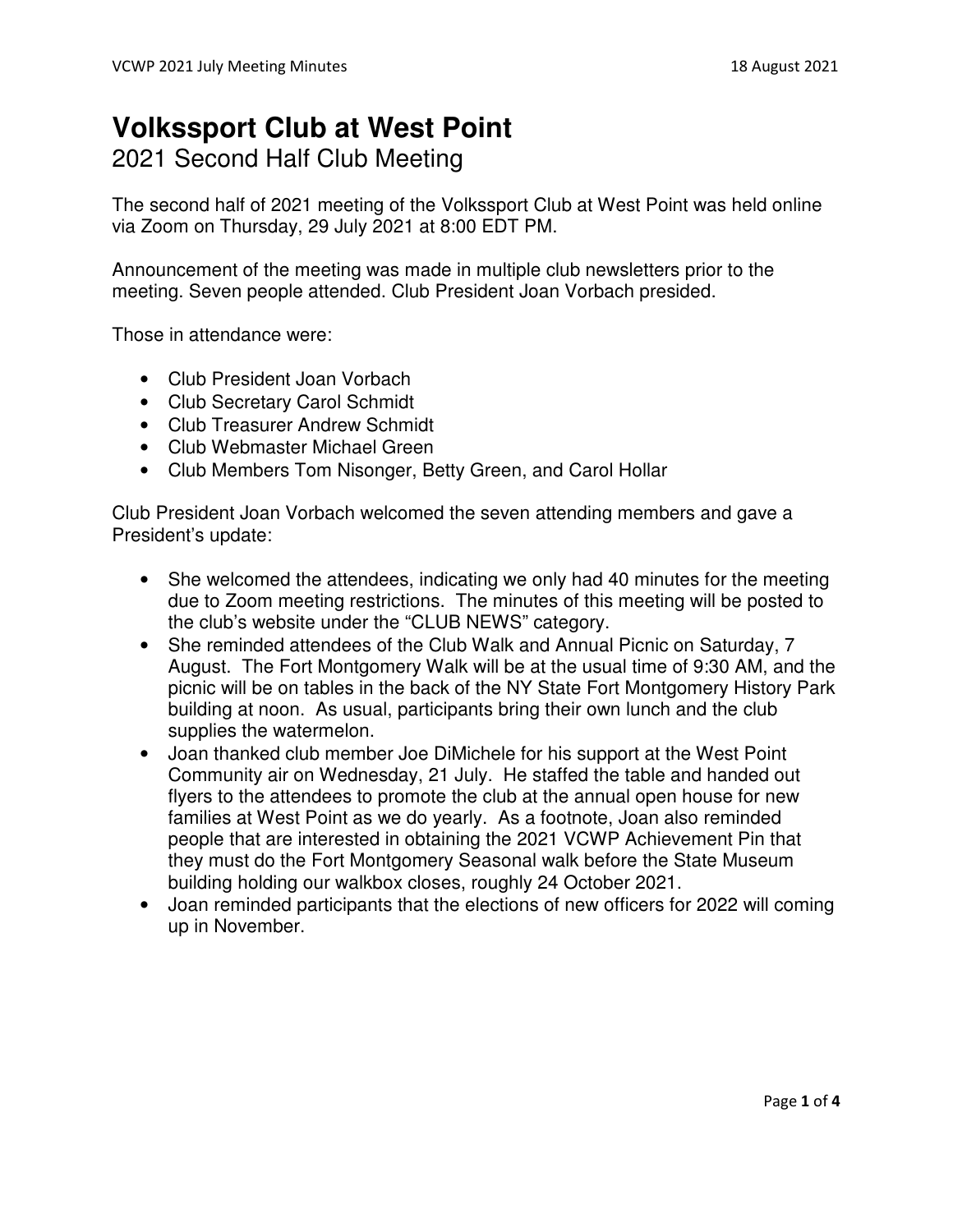Club member Tom Nisonger, the club's official delegate to the 2021 American Volkssport Association (AVA) Biennial Convention in Madison, Wisconsin in late June reported on various items of interest to our members:

- There were about 161 clubs represented, about 370 individual attendees.
- In the Necrology (walkers who have passed in the previous two years) Convention listing, former club member Jane Watts was remembered.
- One potential AVA by-laws change which proposed the extension of the terms of both the AVA Regional and Deputy Regional Director from two to four years was withdrawn before it reached the floor; as such, there were no votes requiring use of the provided clickers.
- The IVV President attended the meeting.
- Our club Webmaster, and former AVA Atlantic Region Director Mike Green, was one of four people to be awarded the AVA President's Award for his service to the national organization.
- Our club donated a NY State scented candle (approximately \$20) to the AVA Silent Auction.
- There will be no 2023 AVA Convention in lieu of both the 2023 IVV Olympiad and IML Walk that summer in San Antonio.
- Concluding, Tom mentioned he loved his time re-visiting the Grumpy Troll in Mount Horeb, an award winning brewpub.

Club Treasurer Andrew Schmidt provided his Treasurer's Report:

- The current club balance is \$933.16. One year ago, we were at \$952.63. This is viewed as acceptable (even not so bad) given the pandemic year. We watched our expenses, cut out under performing YREs such as New Paltz and Southampton, and so-on.
- It is difficult to provide meaningful comparisons of activity given the 2020 COVID-19 pandemic year, as well as many people attending our 2019 walks due to the AVA Convention in nearby Albany that year. That being said, here are the figures of paid walkers for the rolling four quarters noted:
	- $\circ$  Ending 30 June 2018 (3Q 2017-2Q 2018) 125
	- $\circ$  Ending 30 June 2019 (3Q 2018-2Q 2019) 98
	- $\circ$  Ending 30 June 2020 (3Q 2019-2Q 2020) 168 (AVA convention inflation)
	- o Ending 30 June 2021 (3Q 2020-2Q 2021) 84 (COVID-19 deflation)
- Club Member Betty Green suggested we touch base with the Albany AVA Club (Empire State Capital Volkssporters, ESCV) and see how ESCV does so well in recruiting members for the walks.
- Andrew thanked club Secretary (and his wife) Carol Schmidt for her agenda and critique review prior to the meeting
- Andrew reminded the members that our club member Patty Wing, had received an AVA COMMENDABLE SERVICE award from the club from 2020. Patty's name was listed in the AWARDS booklet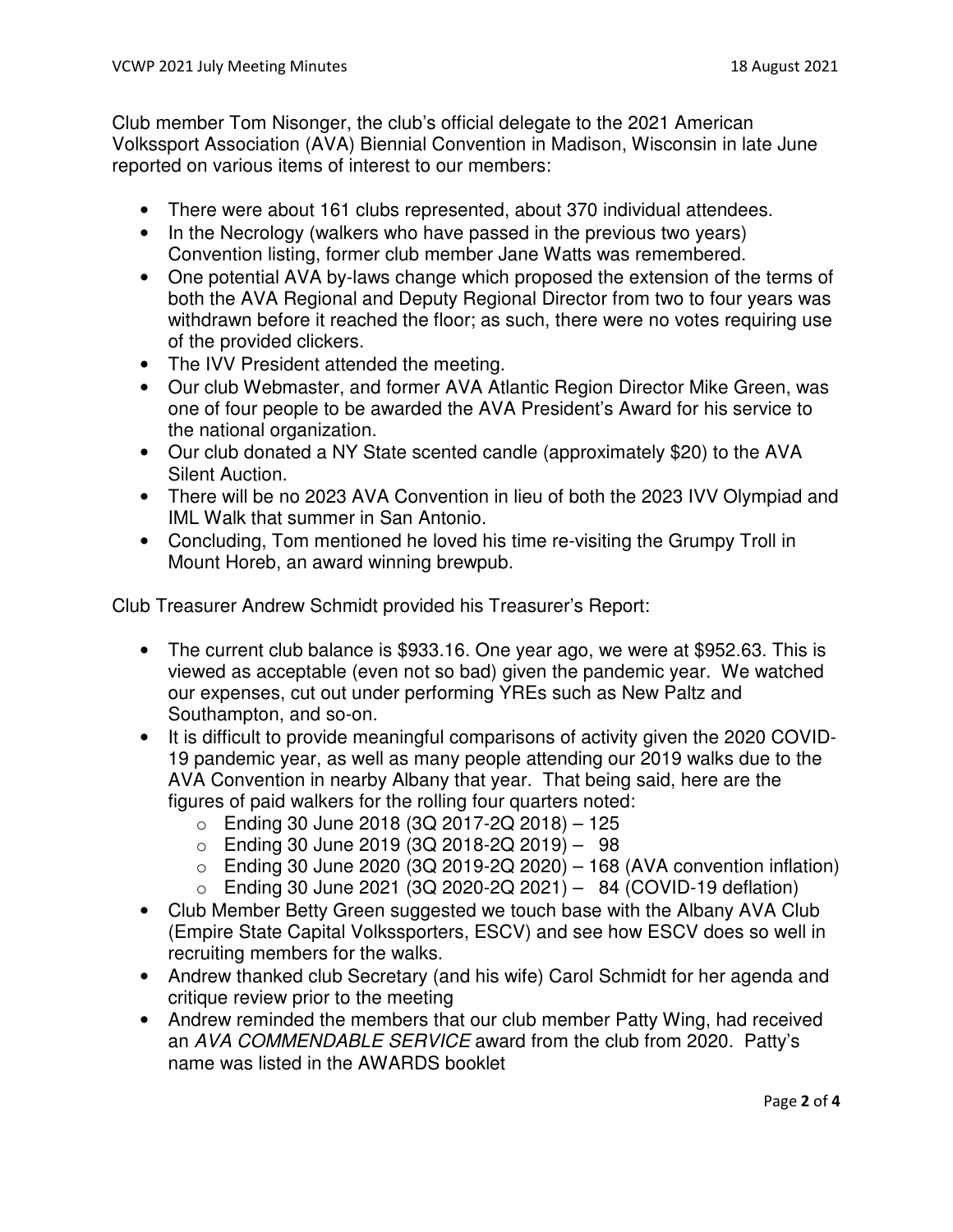(https://cb.ava.org/Convention\_History/2021/Awards\_Book.pdf).

- Andrew thanked the club members that were listed as AVA BIG GIVE donation providers and hopes that club members will support the 2022 Big Give program next year. They are:
	- o Betty and Mike Green
	- o Andrew and Carol Schmidt
	- o Carol Hollar
	- o Tom Nisonger
	- o Nancy Patrick
	- o Maureen Penta
	- o Joan Vorbach
- Andrew informed attendees that the 2022 walk sanctioning window opens shortly in early August. We will re-sanction all nine of our 2021 walks for 2022 if our club has Points of Contact for all the walks. Those are:
	- o Appalachian Trail
	- o Beacon
	- o Cold Spring
	- o Cornwall
	- o Fort Montgomery
	- o Highland/Walkway Over the Hudson
	- o Hyde Park
	- o Rhinebeck
	- o West Point
- There are two new AVA Special Programs for 2022 that we will research and add to our walks if applicable. They are RAILS TO TRAILS and TOWN/CITY HALLS). Many of our walks qualify for the Town/City Special Program, and our Walkway Over the Hudson qualifies for the Rails-to-Trails walk.
- The proposed 2022 sanctioning of the recently established Empire State Trail (similar to our club's state-wide sanctioning of the Appalachian Trail) that was planned will be postponed until at least 2023 because of economic concerns.
- Our US Department of the Army Private Organization (PO) Certification, which we are required to perform every other year by providing process and financial information (including the last two years of financial audits and meeting minutes) to the Army, was successfully completed this Spring and we are 'good' as a PO through 4/15/2023. This allows us to use the copyrighted/protected term 'West Point' in our club's name.
- Work on our 2022 Calendar has begun; we will convene a meeting of interested parties in November to develop our schedule.
- Walking Adventures International has a bus coming in both September and October to walk our Fort Montgomery Seasonal Walk as part of their Appalachian Trail bus tour. Andrew will meet the bus on Friday, 3 September at Bear Mountain State Park, but is unable to do so on their second outing on Thursday 14 October. **Can anyone assist in meeting and greeting the walkers then?**